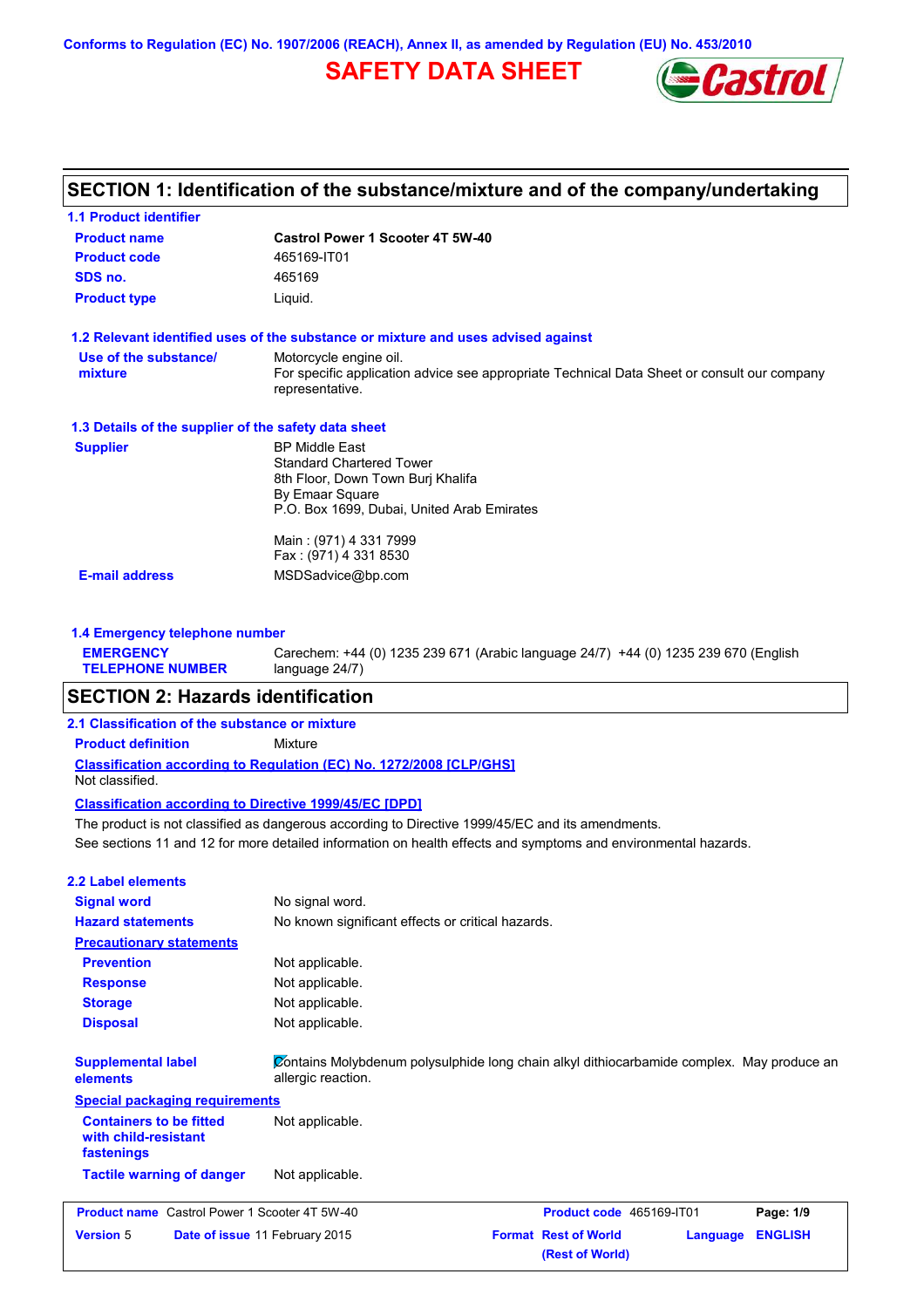# **SECTION 2: Hazards identification**

#### **2.3 Other hazards**

**Other hazards which do** 

**not result in classification** Defatting to the skin. USED ENGINE OILS Used engine oil may contain hazardous components which have the potential to cause skin cancer. See Toxicological Information, section 11 of this Safety Data Sheet.

## **SECTION 3: Composition/information on ingredients**

**Substance/mixture** Mixture

Chemically modified base oil Proprietary performance additives.

|                                                               |            | <b>Classification</b> |                 |                                                      |             |  |
|---------------------------------------------------------------|------------|-----------------------|-----------------|------------------------------------------------------|-------------|--|
| <b>Product/ingredient</b><br>name                             | CAS no.    | %                     | 67/548/EEC      | <b>Regulation (EC) No.</b><br><b>1272/2008 [CLP]</b> | <b>Type</b> |  |
| Distillates (petroleum),<br>hydrotreated, heavy<br>paraffinic | 64742-54-7 | $≥50 - 575$           | Not classified. | Asp. Tox. 1, H304                                    | [1] [2]     |  |

#### **See Section 16 for the full text of the H statements declared above.**

Type

[1] Substance classified with a health or environmental hazard

[2] Substance with a workplace exposure limit

[3] Substance meets the criteria for PBT according to Regulation (EC) No. 1907/2006, Annex XIII

[4] Substance meets the criteria for vPvB according to Regulation (EC) No. 1907/2006, Annex XIII

[5] Substance of equivalent concern

Occupational exposure limits, if available, are listed in Section 8.

# **SECTION 4: First aid measures**

#### **4.1 Description of first aid measures**

| <b>Eye contact</b>                | In case of contact, immediately flush eyes with plenty of water for at least 15 minutes. Eyelids<br>should be held away from the eyeball to ensure thorough rinsing. Check for and remove any<br>contact lenses. Get medical attention. |
|-----------------------------------|-----------------------------------------------------------------------------------------------------------------------------------------------------------------------------------------------------------------------------------------|
| <b>Skin contact</b>               | Wash skin thoroughly with soap and water or use recognised skin cleanser. Remove<br>contaminated clothing and shoes. Wash clothing before reuse. Clean shoes thoroughly before<br>reuse. Get medical attention if irritation develops.  |
| <b>Inhalation</b>                 | If inhaled, remove to fresh air. Get medical attention if symptoms appear.                                                                                                                                                              |
| <b>Ingestion</b>                  | Do not induce vomiting unless directed to do so by medical personnel. Get medical attention if<br>symptoms occur.                                                                                                                       |
| <b>Protection of first-aiders</b> | No action shall be taken involving any personal risk or without suitable training.                                                                                                                                                      |

#### **4.2 Most important symptoms and effects, both acute and delayed**

See Section 11 for more detailed information on health effects and symptoms.

#### **4.3 Indication of any immediate medical attention and special treatment needed**

**Notes to physician** Treatment should in general be symptomatic and directed to relieving any effects.

# **SECTION 5: Firefighting measures**

| 5.1 Extinguishing media                         |                                                                                     |
|-------------------------------------------------|-------------------------------------------------------------------------------------|
| <b>Suitable extinguishing</b><br>media          | In case of fire, use foam, dry chemical or carbon dioxide extinguisher or spray.    |
| Unsuitable extinguishing<br>media               | Do not use water jet.                                                               |
|                                                 | 5.2 Special hazards arising from the substance or mixture                           |
| <b>Hazards from the</b><br>substance or mixture | In a fire or if heated, a pressure increase will occur and the container may burst. |

#### **Hazardous combustion products** Combustion products may include the following: carbon oxides (CO, CO2) (carbon monoxide, carbon dioxide)

#### **5.3 Advice for firefighters**

| <b>Product name</b> Castrol Power 1 Scooter 4T 5W-40 |                                       |                             | Product code 465169-IT01 |                  | Page: 2/9 |
|------------------------------------------------------|---------------------------------------|-----------------------------|--------------------------|------------------|-----------|
| <b>Version 5</b>                                     | <b>Date of issue 11 February 2015</b> | <b>Format Rest of World</b> |                          | Language ENGLISH |           |
|                                                      |                                       |                             | (Rest of World)          |                  |           |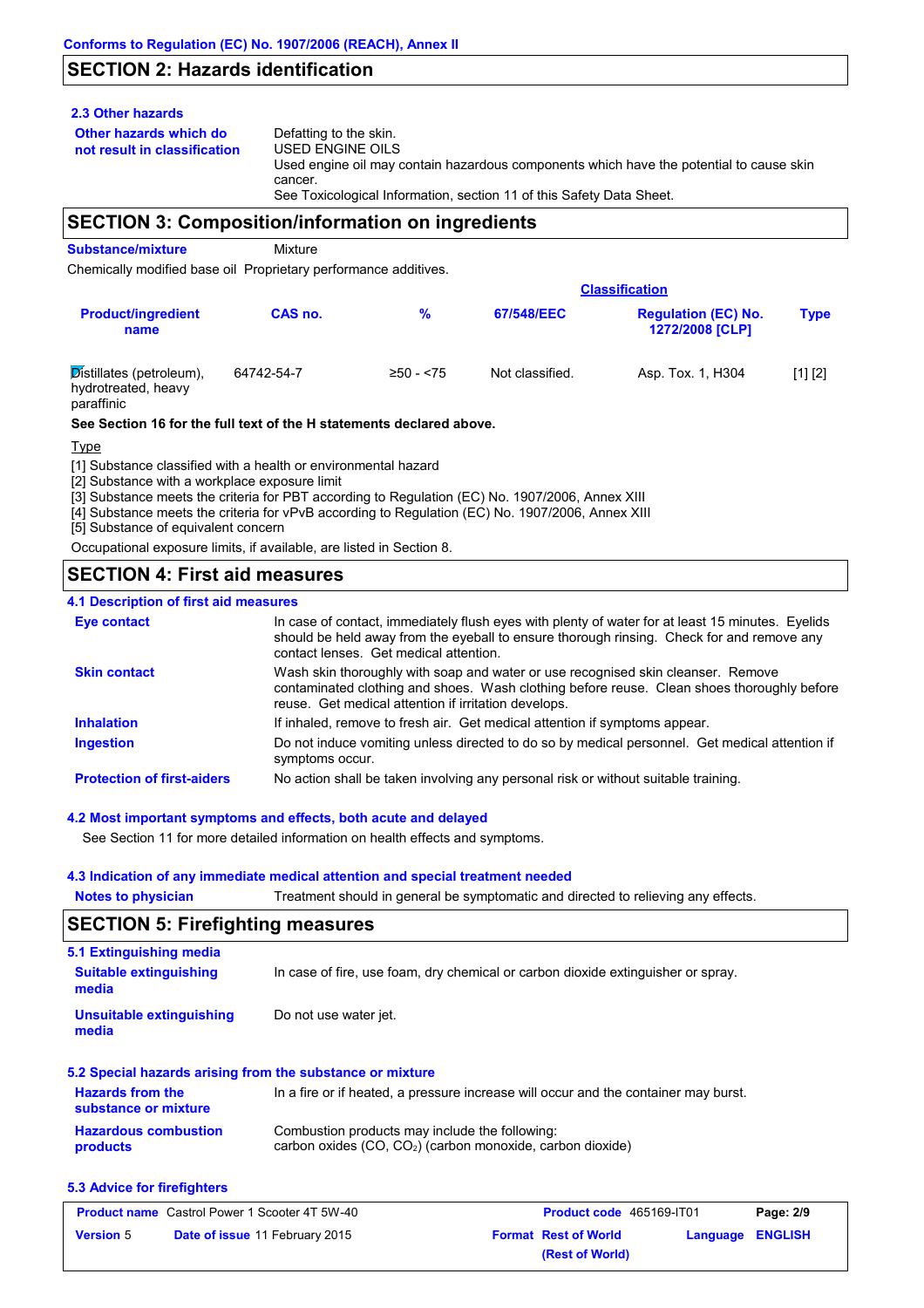# **SECTION 5: Firefighting measures**

| <b>Special precautions for</b><br>fire-fighters          | Promptly isolate the scene by removing all persons from the vicinity of the incident if there is a<br>fire. No action shall be taken involving any personal risk or without suitable training.                                                                                            |
|----------------------------------------------------------|-------------------------------------------------------------------------------------------------------------------------------------------------------------------------------------------------------------------------------------------------------------------------------------------|
| <b>Special protective</b><br>equipment for fire-fighters | Fire-fighters should wear appropriate protective equipment and self-contained breathing<br>apparatus (SCBA) with a full face-piece operated in positive pressure mode. Clothing for fire-<br>fighters (including helmets, protective boots and gloves) conforming to European standard EN |
|                                                          | 469 will provide a basic level of protection for chemical incidents.                                                                                                                                                                                                                      |

# **SECTION 6: Accidental release measures**

|                                                          | 6.1 Personal precautions, protective equipment and emergency procedures                                                                                                                                                                                                                                                                                                                        |
|----------------------------------------------------------|------------------------------------------------------------------------------------------------------------------------------------------------------------------------------------------------------------------------------------------------------------------------------------------------------------------------------------------------------------------------------------------------|
| For non-emergency<br>personnel                           | No action shall be taken involving any personal risk or without suitable training. Evacuate<br>surrounding areas. Keep unnecessary and unprotected personnel from entering. Do not touch<br>or walk through spilt material. Floors may be slippery; use care to avoid falling. Put on<br>appropriate personal protective equipment.                                                            |
| For emergency responders                                 | If specialised clothing is required to deal with the spillage, take note of any information in<br>Section 8 on suitable and unsuitable materials. See also the information in "For non-<br>emergency personnel".                                                                                                                                                                               |
| <b>6.2 Environmental</b><br>precautions                  | Avoid dispersal of spilt material and runoff and contact with soil, waterways, drains and sewers.<br>Inform the relevant authorities if the product has caused environmental pollution (sewers,<br>waterways, soil or air).                                                                                                                                                                    |
| 6.3 Methods and material for containment and cleaning up |                                                                                                                                                                                                                                                                                                                                                                                                |
| <b>Small spill</b>                                       | Stop leak if without risk. Move containers from spill area. Absorb with an inert material and<br>place in an appropriate waste disposal container. Dispose of via a licensed waste disposal<br>contractor.                                                                                                                                                                                     |
| <b>Large spill</b>                                       | Stop leak if without risk. Move containers from spill area. Prevent entry into sewers, water<br>courses, basements or confined areas. Contain and collect spillage with non-combustible,<br>absorbent material e.g. sand, earth, vermiculite or diatomaceous earth and place in container<br>for disposal according to local regulations. Dispose of via a licensed waste disposal contractor. |
| 6.4 Reference to other<br><b>sections</b>                | See Section 1 for emergency contact information.<br>See Section 5 for firefighting measures.<br>See Section 8 for information on appropriate personal protective equipment.<br>See Section 12 for environmental precautions.<br>See Section 13 for additional waste treatment information.                                                                                                     |

# **SECTION 7: Handling and storage**

| 7.1 Precautions for safe handling                                                    |                                                                                                                                                                                                                                                                                                                                                                                                                                                                                          |
|--------------------------------------------------------------------------------------|------------------------------------------------------------------------------------------------------------------------------------------------------------------------------------------------------------------------------------------------------------------------------------------------------------------------------------------------------------------------------------------------------------------------------------------------------------------------------------------|
| <b>Protective measures</b>                                                           | Put on appropriate personal protective equipment.                                                                                                                                                                                                                                                                                                                                                                                                                                        |
| <b>Advice on general</b><br>occupational hygiene                                     | Eating, drinking and smoking should be prohibited in areas where this material is handled.<br>stored and processed. Wash thoroughly after handling. Remove contaminated clothing and<br>protective equipment before entering eating areas. See also Section 8 for additional<br>information on hygiene measures.                                                                                                                                                                         |
| <b>7.2 Conditions for safe</b><br>storage, including any<br><i>incompatibilities</i> | Store in accordance with local regulations. Store in a dry, cool and well-ventilated area, away<br>from incompatible materials (see Section 10). Keep away from heat and direct sunlight. Keep<br>container tightly closed and sealed until ready for use. Containers that have been opened must<br>be carefully resealed and kept upright to prevent leakage. Store and use only in equipment/<br>containers designed for use with this product. Do not store in unlabelled containers. |
| <b>Not suitable</b>                                                                  | Prolonged exposure to elevated temperature.                                                                                                                                                                                                                                                                                                                                                                                                                                              |
| 7.3 Specific end use(s)                                                              |                                                                                                                                                                                                                                                                                                                                                                                                                                                                                          |

**Recommendations**

#### See section 1.2 and Exposure scenarios in annex, if applicable.

# **SECTION 8: Exposure controls/personal protection**

#### **8.1 Control parameters**

**Occupational exposure limits**

**Product/ingredient name Exposure limit values** 

Distillates (petroleum), hydrotreated, heavy paraffinic **ACGIH TLV (United States).**

TWA: 5 mg/m<sup>3</sup> 8 hours. Issued/Revised: 11/2009 Form: Inhalable fraction Whilst specific OELs for certain components may be shown in this section, other components may be present in any mist,

vapour or dust produced. Therefore, the specific OELs may not be applicable to the product as a whole and are provided for guidance only.

| <b>Product name</b> Castrol Power 1 Scooter 4T 5W-40 |                                       | <b>Product code</b> 465169-IT01 | Page: 3/9        |
|------------------------------------------------------|---------------------------------------|---------------------------------|------------------|
| <b>Version 5</b>                                     | <b>Date of issue 11 February 2015</b> | <b>Format Rest of World</b>     | Language ENGLISH |
|                                                      |                                       | (Rest of World)                 |                  |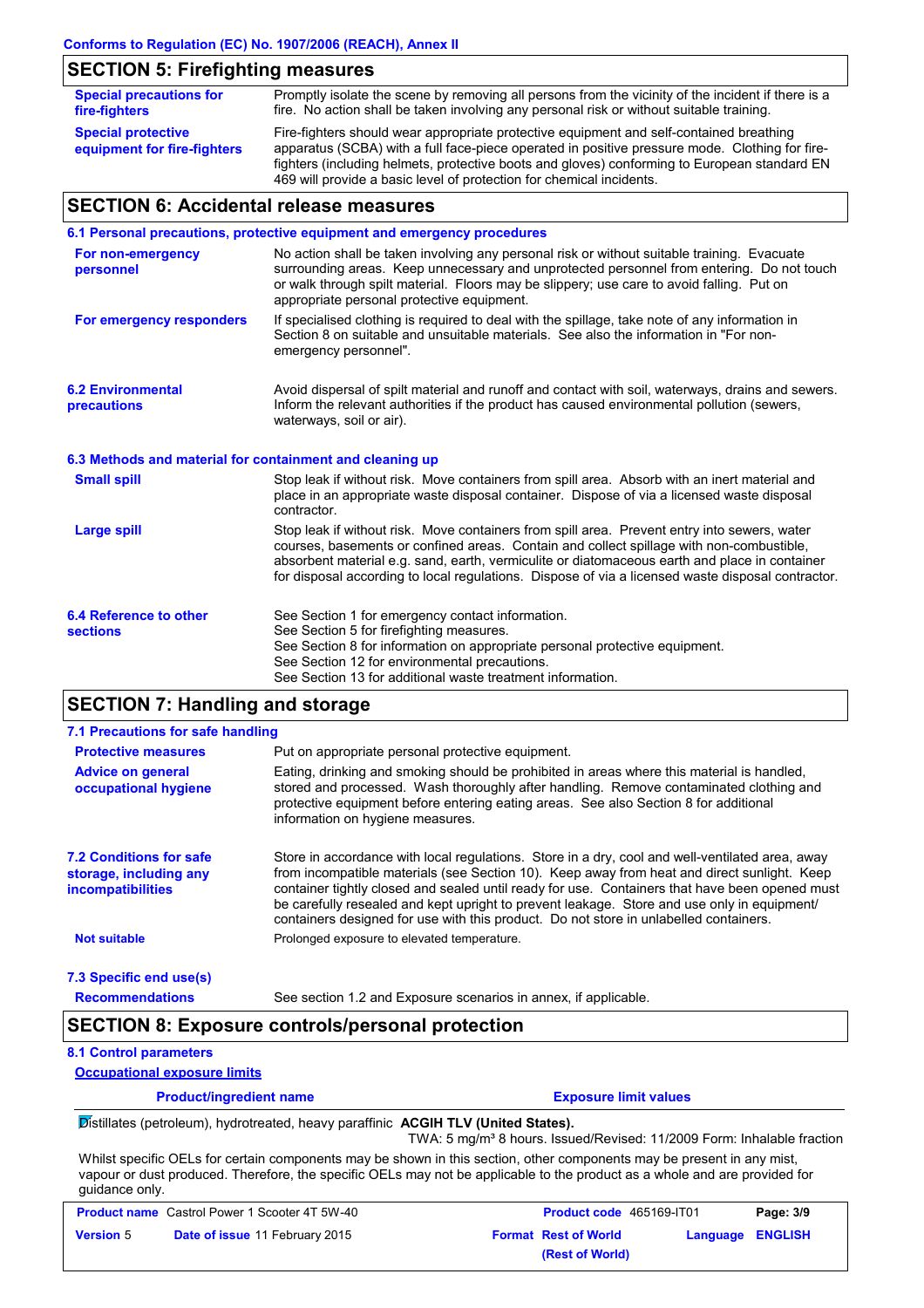# **SECTION 8: Exposure controls/personal protection**

| <b>Recommended monitoring</b><br>procedures                    | If this product contains ingredients with exposure limits, personal, workplace atmosphere or<br>biological monitoring may be required to determine the effectiveness of the ventilation or other                                                                                                                                                                                                                                                                                                                                                                                                                                                                                                                                                                                                                                                                                                             |                             |                 |                |
|----------------------------------------------------------------|--------------------------------------------------------------------------------------------------------------------------------------------------------------------------------------------------------------------------------------------------------------------------------------------------------------------------------------------------------------------------------------------------------------------------------------------------------------------------------------------------------------------------------------------------------------------------------------------------------------------------------------------------------------------------------------------------------------------------------------------------------------------------------------------------------------------------------------------------------------------------------------------------------------|-----------------------------|-----------------|----------------|
|                                                                | control measures and/or the necessity to use respiratory protective equipment. Reference<br>should be made to monitoring standards, such as the following: European Standard EN 689<br>(Workplace atmospheres - Guidance for the assessment of exposure by inhalation to chemical<br>agents for comparison with limit values and measurement strategy) European Standard EN<br>14042 (Workplace atmospheres - Guide for the application and use of procedures for the<br>assessment of exposure to chemical and biological agents) European Standard EN 482<br>(Workplace atmospheres - General requirements for the performance of procedures for the<br>measurement of chemical agents) Reference to national guidance documents for methods for<br>the determination of hazardous substances will also be required.                                                                                       |                             |                 |                |
| <b>Derived No Effect Level</b>                                 |                                                                                                                                                                                                                                                                                                                                                                                                                                                                                                                                                                                                                                                                                                                                                                                                                                                                                                              |                             |                 |                |
| No DNELs/DMELs available.                                      |                                                                                                                                                                                                                                                                                                                                                                                                                                                                                                                                                                                                                                                                                                                                                                                                                                                                                                              |                             |                 |                |
| <b>Predicted No Effect Concentration</b><br>No PNECs available |                                                                                                                                                                                                                                                                                                                                                                                                                                                                                                                                                                                                                                                                                                                                                                                                                                                                                                              |                             |                 |                |
| <b>8.2 Exposure controls</b>                                   |                                                                                                                                                                                                                                                                                                                                                                                                                                                                                                                                                                                                                                                                                                                                                                                                                                                                                                              |                             |                 |                |
| <b>Appropriate engineering</b>                                 | Provide exhaust ventilation or other engineering controls to keep the relevant airborne                                                                                                                                                                                                                                                                                                                                                                                                                                                                                                                                                                                                                                                                                                                                                                                                                      |                             |                 |                |
| <b>controls</b>                                                | concentrations below their respective occupational exposure limits.<br>All activities involving chemicals should be assessed for their risks to health, to ensure<br>exposures are adequately controlled. Personal protective equipment should only be considered<br>after other forms of control measures (e.g. engineering controls) have been suitably evaluated.<br>Personal protective equipment should conform to appropriate standards, be suitable for use, be<br>kept in good condition and properly maintained.<br>Your supplier of personal protective equipment should be consulted for advice on selection and<br>appropriate standards. For further information contact your national organisation for standards.<br>The final choice of protective equipment will depend upon a risk assessment. It is important to<br>ensure that all items of personal protective equipment are compatible. |                             |                 |                |
| <b>Individual protection measures</b>                          |                                                                                                                                                                                                                                                                                                                                                                                                                                                                                                                                                                                                                                                                                                                                                                                                                                                                                                              |                             |                 |                |
| <b>Hygiene measures</b>                                        | Wash hands, forearms and face thoroughly after handling chemical products, before eating,<br>smoking and using the lavatory and at the end of the working period. Ensure that eyewash<br>stations and safety showers are close to the workstation location.                                                                                                                                                                                                                                                                                                                                                                                                                                                                                                                                                                                                                                                  |                             |                 |                |
| <b>Respiratory protection</b>                                  | Respiratory protective equipment is not normally required where there is adequate natural or<br>local exhaust ventilation to control exposure.<br>In case of insufficient ventilation, wear suitable respiratory equipment.<br>The correct choice of respiratory protection depends upon the chemicals being handled, the<br>conditions of work and use, and the condition of the respiratory equipment. Safety procedures<br>should be developed for each intended application. Respiratory protection equipment should<br>therefore be chosen in consultation with the supplier/manufacturer and with a full assessment<br>of the working conditions.                                                                                                                                                                                                                                                      |                             |                 |                |
| <b>Eye/face protection</b><br><b>Skin protection</b>           | Safety glasses with side shields.                                                                                                                                                                                                                                                                                                                                                                                                                                                                                                                                                                                                                                                                                                                                                                                                                                                                            |                             |                 |                |
| <b>Hand protection</b>                                         | <b>General Information:</b>                                                                                                                                                                                                                                                                                                                                                                                                                                                                                                                                                                                                                                                                                                                                                                                                                                                                                  |                             |                 |                |
|                                                                | Because specific work environments and material handling practices vary, safety procedures<br>should be developed for each intended application. The correct choice of protective gloves<br>depends upon the chemicals being handled, and the conditions of work and use. Most gloves<br>provide protection for only a limited time before they must be discarded and replaced (even the<br>best chemically resistant gloves will break down after repeated chemical exposures).                                                                                                                                                                                                                                                                                                                                                                                                                             |                             |                 |                |
|                                                                | Gloves should be chosen in consultation with the supplier / manufacturer and taking account of<br>a full assessment of the working conditions.                                                                                                                                                                                                                                                                                                                                                                                                                                                                                                                                                                                                                                                                                                                                                               |                             |                 |                |
|                                                                | Recommended: Nitrile gloves.<br><b>Breakthrough time:</b>                                                                                                                                                                                                                                                                                                                                                                                                                                                                                                                                                                                                                                                                                                                                                                                                                                                    |                             |                 |                |
|                                                                | Breakthrough time data are generated by glove manufacturers under laboratory test conditions<br>and represent how long a glove can be expected to provide effective permeation resistance. It<br>is important when following breakthrough time recommendations that actual workplace<br>conditions are taken into account. Always consult with your glove supplier for up-to-date<br>technical information on breakthrough times for the recommended glove type.<br>Our recommendations on the selection of gloves are as follows:                                                                                                                                                                                                                                                                                                                                                                           |                             |                 |                |
|                                                                | Continuous contact:                                                                                                                                                                                                                                                                                                                                                                                                                                                                                                                                                                                                                                                                                                                                                                                                                                                                                          |                             |                 |                |
|                                                                | Gloves with a minimum breakthrough time of 240 minutes, or >480 minutes if suitable gloves<br>can be obtained.                                                                                                                                                                                                                                                                                                                                                                                                                                                                                                                                                                                                                                                                                                                                                                                               |                             |                 |                |
| <b>Product name</b> Castrol Power 1 Scooter 4T 5W-40           |                                                                                                                                                                                                                                                                                                                                                                                                                                                                                                                                                                                                                                                                                                                                                                                                                                                                                                              | Product code 465169-IT01    |                 | Page: 4/9      |
| <b>Version 5</b><br>Date of issue 11 February 2015             |                                                                                                                                                                                                                                                                                                                                                                                                                                                                                                                                                                                                                                                                                                                                                                                                                                                                                                              | <b>Format Rest of World</b> | <b>Language</b> | <b>ENGLISH</b> |

**(Rest of World)**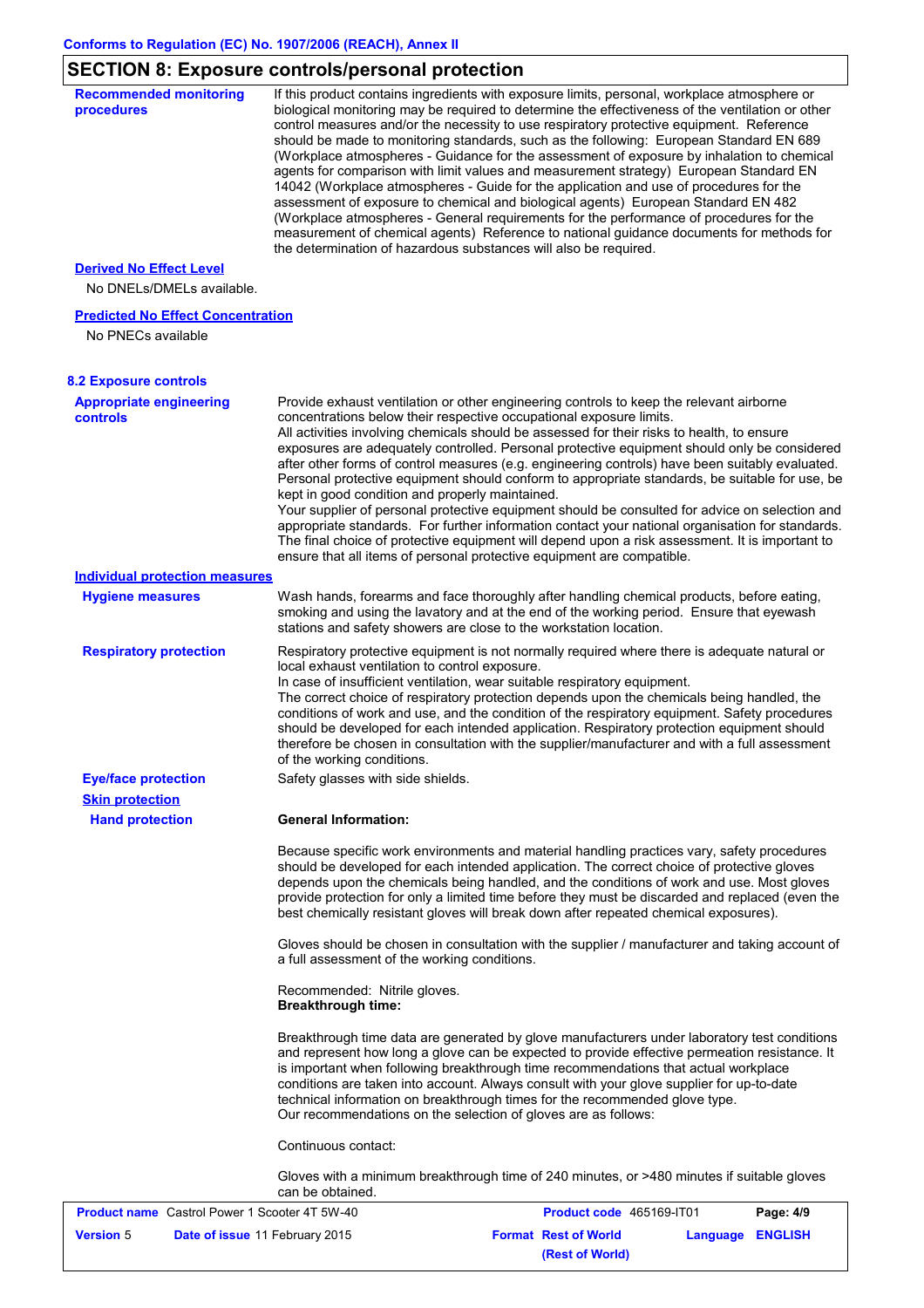## **SECTION 8: Exposure controls/personal protection**

If suitable gloves are not available to offer that level of protection, gloves with shorter breakthrough times may be acceptable as long as appropriate glove maintenance and replacement regimes are determined and adhered to.

Short-term / splash protection:

Recommended breakthrough times as above.

It is recognised that for short-term, transient exposures, gloves with shorter breakthrough times may commonly be used. Therefore, appropriate maintenance and replacement regimes must be determined and rigorously followed.

#### **Glove Thickness:**

For general applications, we recommend gloves with a thickness typically greater than 0.35 mm.

It should be emphasised that glove thickness is not necessarily a good predictor of glove resistance to a specific chemical, as the permeation efficiency of the glove will be dependent on the exact composition of the glove material. Therefore, glove selection should also be based on consideration of the task requirements and knowledge of breakthrough times. Glove thickness may also vary depending on the glove manufacturer, the glove type and the glove model. Therefore, the manufacturers' technical data should always be taken into account to ensure selection of the most appropriate glove for the task.

Note: Depending on the activity being conducted, gloves of varying thickness may be required for specific tasks. For example:

 • Thinner gloves (down to 0.1 mm or less) may be required where a high degree of manual dexterity is needed. However, these gloves are only likely to give short duration protection and would normally be just for single use applications, then disposed of.

 • Thicker gloves (up to 3 mm or more) may be required where there is a mechanical (as well as a chemical) risk i.e. where there is abrasion or puncture potential.

**Skin and body**

Use of protective clothing is good industrial practice.

Personal protective equipment for the body should be selected based on the task being performed and the risks involved and should be approved by a specialist before handling this product.

Cotton or polyester/cotton overalls will only provide protection against light superficial contamination that will not soak through to the skin. Overalls should be laundered on a regular basis. When the risk of skin exposure is high (e.g. when cleaning up spillages or if there is a risk of splashing) then chemical resistant aprons and/or impervious chemical suits and boots will be required.

**Personal protective equipment (Pictograms)**

**Environmental exposure controls**

Emissions from ventilation or work process equipment should be checked to ensure they comply with the requirements of environmental protection legislation. In some cases, fume scrubbers, filters or engineering modifications to the process equipment will be necessary to reduce emissions to acceptable levels.

**(Rest of World)**

# **SECTION 9: Physical and chemical properties**

| 9.1 Information on basic physical and chemical properties |                                                                      |                             |          |                |  |
|-----------------------------------------------------------|----------------------------------------------------------------------|-----------------------------|----------|----------------|--|
| <b>Appearance</b>                                         |                                                                      |                             |          |                |  |
| <b>Physical state</b>                                     | Liquid.                                                              |                             |          |                |  |
| <b>Colour</b>                                             | Red.<br>Not available.                                               |                             |          |                |  |
| <b>Odour</b>                                              |                                                                      |                             |          |                |  |
| <b>Odour threshold</b>                                    | Not available.<br>Not available.<br>Not available.<br>Not available. |                             |          |                |  |
| pH                                                        |                                                                      |                             |          |                |  |
| <b>Melting point/freezing point</b>                       |                                                                      |                             |          |                |  |
| Initial boiling point and boiling<br>range                |                                                                      |                             |          |                |  |
| <b>Pour point</b>                                         | $<$ -18 °C<br>[Product does not sustain combustion.]                 |                             |          |                |  |
| <b>Flash point</b>                                        |                                                                      |                             |          |                |  |
| <b>Evaporation rate</b>                                   | Not available.                                                       |                             |          |                |  |
| <b>Product name</b> Castrol Power 1 Scooter 4T 5W-40      |                                                                      | Product code 465169-IT01    |          | Page: 5/9      |  |
| <b>Version 5</b><br>Date of issue 11 February 2015        |                                                                      | <b>Format Rest of World</b> | Language | <b>ENGLISH</b> |  |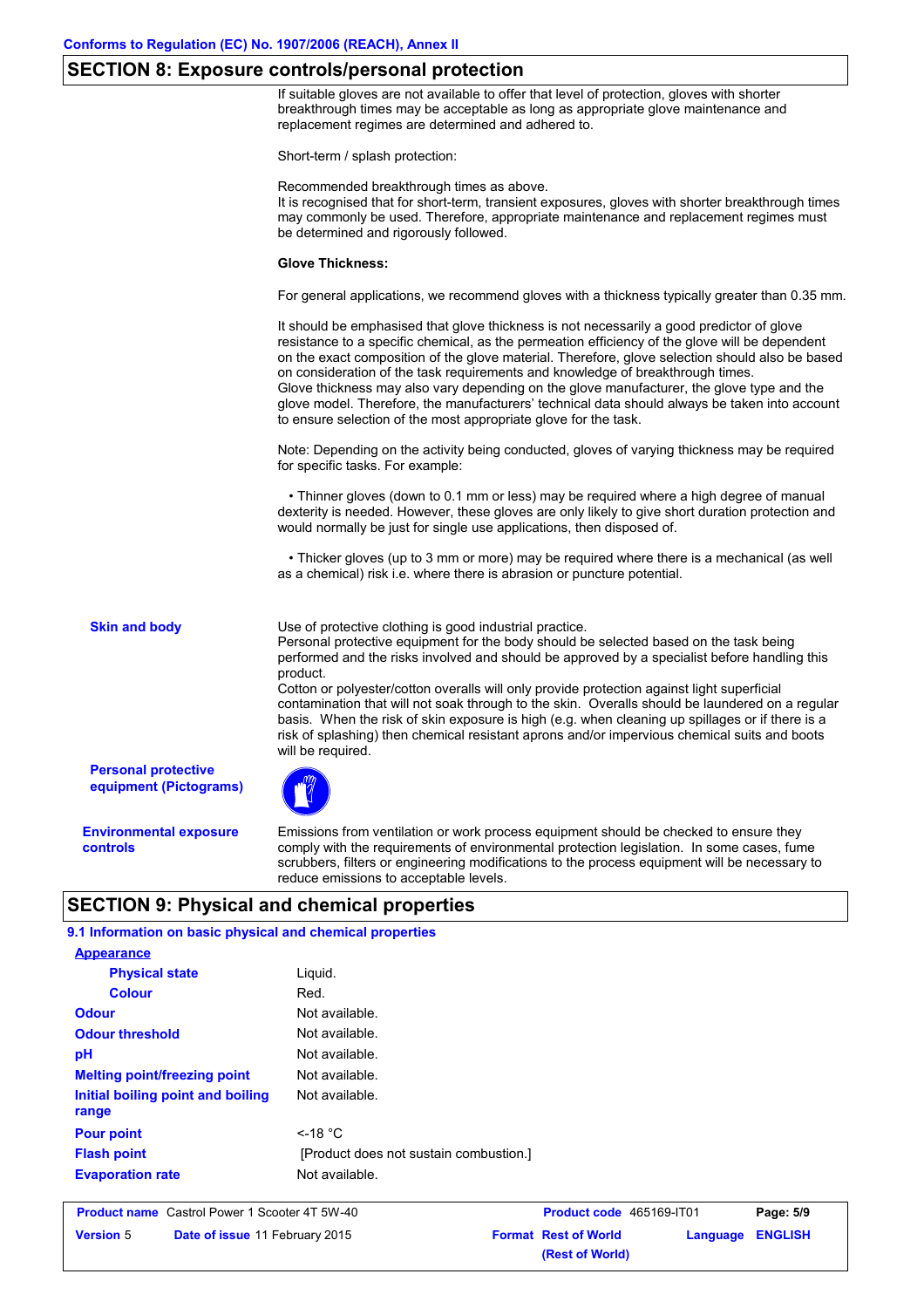# **SECTION 9: Physical and chemical properties**

| <b>Flammability (solid, gas)</b>                       | Not available.                                                                                                                   |
|--------------------------------------------------------|----------------------------------------------------------------------------------------------------------------------------------|
| <b>Upper/lower flammability or</b><br>explosive limits | Not available.                                                                                                                   |
| <b>Vapour pressure</b>                                 | Mot available.                                                                                                                   |
| <b>Vapour density</b>                                  | Not available.                                                                                                                   |
| <b>Relative density</b>                                | Not available.                                                                                                                   |
| <b>Density</b>                                         | 851 kg/m <sup>3</sup> (0.851 g/cm <sup>3</sup> ) at 20°C                                                                         |
| <b>Solubility(ies)</b>                                 | insoluble in water.                                                                                                              |
| <b>Partition coefficient: n-octanol/</b><br>water      | >3                                                                                                                               |
| <b>Auto-ignition temperature</b>                       | Not available.                                                                                                                   |
| <b>Decomposition temperature</b>                       | Not available.                                                                                                                   |
| <b>Viscosity</b>                                       | Kinematic: 76 mm <sup>2</sup> /s (76 cSt) at $40^{\circ}$ C<br>Kinematic: 13.5 mm <sup>2</sup> /s (13.5 cSt) at 100 $^{\circ}$ C |
| <b>Explosive properties</b>                            | Not available.                                                                                                                   |
|                                                        |                                                                                                                                  |
| <b>Oxidising properties</b>                            | Not available.                                                                                                                   |

#### **9.2 Other information**

No additional information.

| <b>SECTION 10: Stability and reactivity</b>       |                                                                                                                                                                         |  |
|---------------------------------------------------|-------------------------------------------------------------------------------------------------------------------------------------------------------------------------|--|
| <b>10.1 Reactivity</b>                            | No specific test data available for this product. Refer to Conditions to avoid and Incompatible<br>materials for additional information.                                |  |
| <b>10.2 Chemical stability</b>                    | The product is stable.                                                                                                                                                  |  |
| <b>10.3 Possibility of</b><br>hazardous reactions | Under normal conditions of storage and use, hazardous reactions will not occur.<br>Under normal conditions of storage and use, hazardous polymerisation will not occur. |  |
| <b>10.4 Conditions to avoid</b>                   | Avoid all possible sources of ignition (spark or flame).                                                                                                                |  |
| <b>10.5 Incompatible materials</b>                | Reactive or incompatible with the following materials: oxidising materials.                                                                                             |  |
| <b>10.6 Hazardous</b><br>decomposition products   | Under normal conditions of storage and use, hazardous decomposition products should not be<br>produced.                                                                 |  |

# **SECTION 11: Toxicological information**

# **11.1 Information on toxicological effects**

### **Acute toxicity estimates**

| <b>Route</b>                                           |                                                                                                     | <b>ATE value</b>                                              |                |  |
|--------------------------------------------------------|-----------------------------------------------------------------------------------------------------|---------------------------------------------------------------|----------------|--|
| Not available.                                         |                                                                                                     |                                                               |                |  |
| <b>Information on the likely</b><br>routes of exposure | Routes of entry anticipated: Dermal, Inhalation.                                                    |                                                               |                |  |
| <b>Potential acute health effects</b>                  |                                                                                                     |                                                               |                |  |
| <b>Inhalation</b>                                      | Vapour inhalation under ambient conditions is not normally a problem due to low vapour<br>pressure. |                                                               |                |  |
| <b>Ingestion</b>                                       | No known significant effects or critical hazards.                                                   |                                                               |                |  |
| <b>Skin contact</b>                                    |                                                                                                     | Defatting to the skin. May cause skin dryness and irritation. |                |  |
| Eye contact                                            | No known significant effects or critical hazards.                                                   |                                                               |                |  |
|                                                        | Symptoms related to the physical, chemical and toxicological characteristics                        |                                                               |                |  |
| <b>Inhalation</b>                                      | No specific data.                                                                                   |                                                               |                |  |
| <b>Ingestion</b>                                       | No specific data.                                                                                   |                                                               |                |  |
| <b>Skin contact</b>                                    | Adverse symptoms may include the following:<br>irritation<br>dryness<br>cracking                    |                                                               |                |  |
| Eye contact                                            | No specific data.                                                                                   |                                                               |                |  |
| <b>Product name</b> Castrol Power 1 Scooter 4T 5W-40   |                                                                                                     | Product code 465169-IT01                                      | Page: 6/9      |  |
| <b>Version 5</b>                                       | Date of issue 11 February 2015                                                                      | <b>Format Rest of World</b><br>Language<br>(Rest of World)    | <b>ENGLISH</b> |  |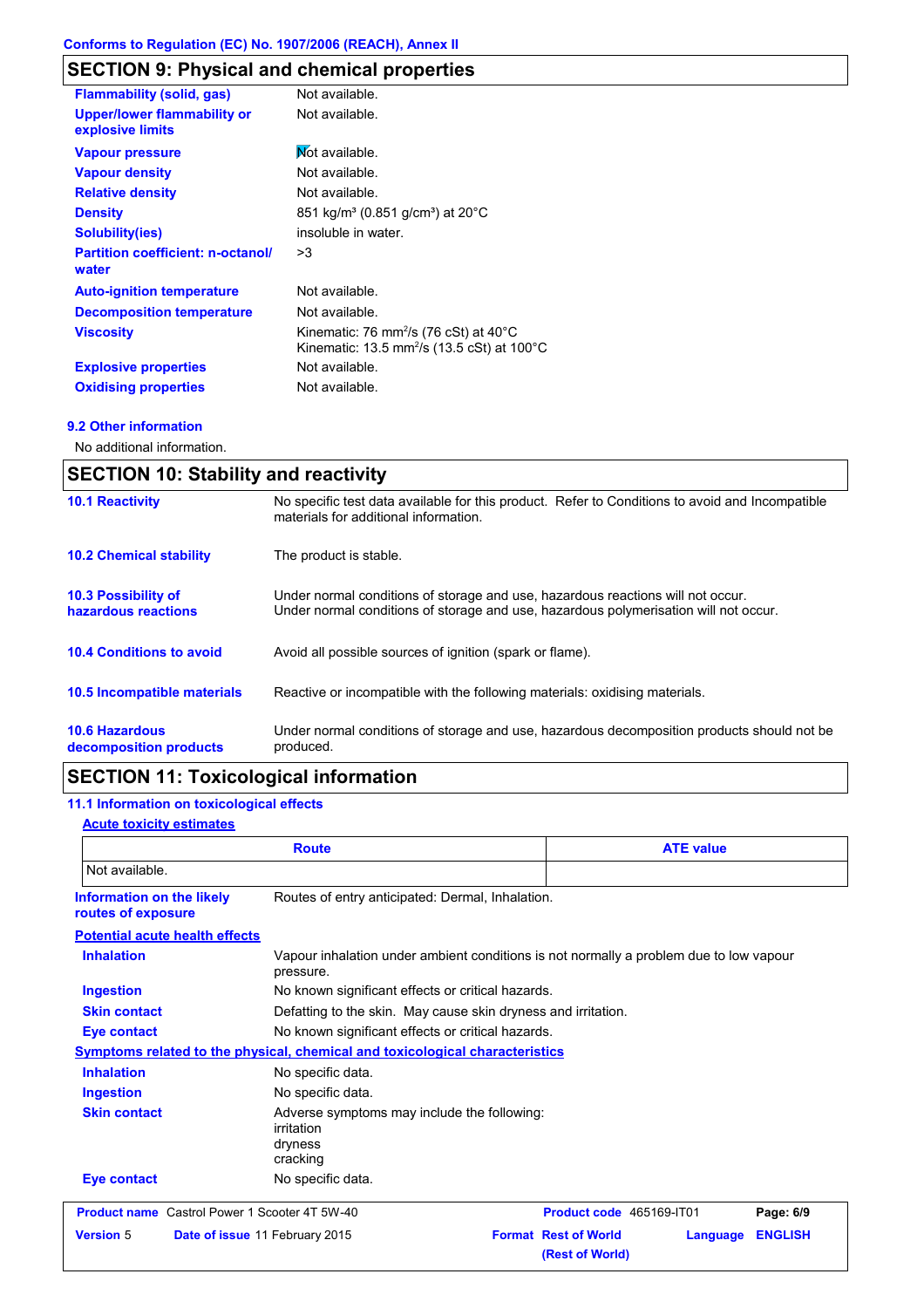# **SECTION 11: Toxicological information**

|                                         | Delayed and immediate effects and also chronic effects from short and long term exposure                                                                                                                                                                                                                                                                                                                 |  |
|-----------------------------------------|----------------------------------------------------------------------------------------------------------------------------------------------------------------------------------------------------------------------------------------------------------------------------------------------------------------------------------------------------------------------------------------------------------|--|
| <b>Inhalation</b>                       | Overexposure to the inhalation of airborne droplets or aerosols may cause irritation of the<br>respiratory tract.                                                                                                                                                                                                                                                                                        |  |
| <b>Ingestion</b>                        | Ingestion of large quantities may cause nausea and diarrhoea.                                                                                                                                                                                                                                                                                                                                            |  |
| <b>Skin contact</b>                     | Prolonged or repeated contact can defat the skin and lead to irritation and/or dermatitis.                                                                                                                                                                                                                                                                                                               |  |
| <b>Eye contact</b>                      | Potential risk of transient stinging or redness if accidental eye contact occurs.                                                                                                                                                                                                                                                                                                                        |  |
| <b>Potential chronic health effects</b> |                                                                                                                                                                                                                                                                                                                                                                                                          |  |
| <b>General</b>                          | USED ENGINE OILS<br>Combustion products resulting from the operation of internal combustion engines contaminate<br>engine oils during use. Used engine oil may contain hazardous components which have the<br>potential to cause skin cancer. Frequent or prolonged contact with all types and makes of used<br>engine oil must therefore be avoided and a high standard of personal hygiene maintained. |  |
| <b>Carcinogenicity</b>                  | No known significant effects or critical hazards.                                                                                                                                                                                                                                                                                                                                                        |  |
| <b>Mutagenicity</b>                     | No known significant effects or critical hazards.                                                                                                                                                                                                                                                                                                                                                        |  |
| <b>Developmental effects</b>            | No known significant effects or critical hazards.                                                                                                                                                                                                                                                                                                                                                        |  |
| <b>Fertility effects</b>                | No known significant effects or critical hazards.                                                                                                                                                                                                                                                                                                                                                        |  |

# **SECTION 12: Ecological information**

## **12.1 Toxicity**

**Environmental hazards** Not classified as dangerous

#### **12.2 Persistence and degradability**

Not expected to be rapidly degradable.

### **12.3 Bioaccumulative potential**

This product is not expected to bioaccumulate through food chains in the environment.

| <b>12.4 Mobility in soil</b>                                         |                                                                                                                           |
|----------------------------------------------------------------------|---------------------------------------------------------------------------------------------------------------------------|
| <b>Soil/water partition</b><br><b>coefficient</b> (K <sub>oc</sub> ) | Not available.                                                                                                            |
| <b>Mobility</b>                                                      | Spillages may penetrate the soil causing ground water contamination.                                                      |
| 12.5 Results of PBT and vPvB assessment                              |                                                                                                                           |
| <b>PBT</b>                                                           | Not applicable.                                                                                                           |
| <b>vPvB</b>                                                          | Not applicable.                                                                                                           |
| 12.6 Other adverse effects                                           |                                                                                                                           |
| <b>Other ecological information</b>                                  | Spills may form a film on water surfaces causing physical damage to organisms. Oxygen<br>transfer could also be impaired. |

# **SECTION 13: Disposal considerations**

## **13.1 Waste treatment methods**

## **Product**

**Methods of disposal**

Where possible, arrange for product to be recycled. Dispose of via an authorised person/ licensed waste disposal contractor in accordance with local regulations.

## **European waste catalogue (EWC) Hazardous waste** Yes.

| Waste code | <b>Waste designation</b>                                         |  |
|------------|------------------------------------------------------------------|--|
| $130205*$  | Imineral-based non-chlorinated engine, gear and lubricating oils |  |

However, deviation from the intended use and/or the presence of any potential contaminants may require an alternative waste disposal code to be assigned by the end user.

### **Packaging**

| <b>Methods of disposal</b> | Where possible, arrange for product to be recycled. Dispose of via an authorised person/<br>licensed waste disposal contractor in accordance with local regulations.                                                                    |
|----------------------------|-----------------------------------------------------------------------------------------------------------------------------------------------------------------------------------------------------------------------------------------|
| <b>Special precautions</b> | This material and its container must be disposed of in a safe way. Empty containers or liners<br>may retain some product residues. Avoid dispersal of spilt material and runoff and contact with<br>soil, waterways, drains and sewers. |

|                  | <b>Product name</b> Castrol Power 1 Scooter 4T 5W-40 | <b>Product code</b> 465169-IT01                        | Page: 7/9 |
|------------------|------------------------------------------------------|--------------------------------------------------------|-----------|
| <b>Version 5</b> | <b>Date of issue 11 February 2015</b>                | <b>Format Rest of World</b><br><b>Language ENGLISH</b> |           |
|                  |                                                      | (Rest of World)                                        |           |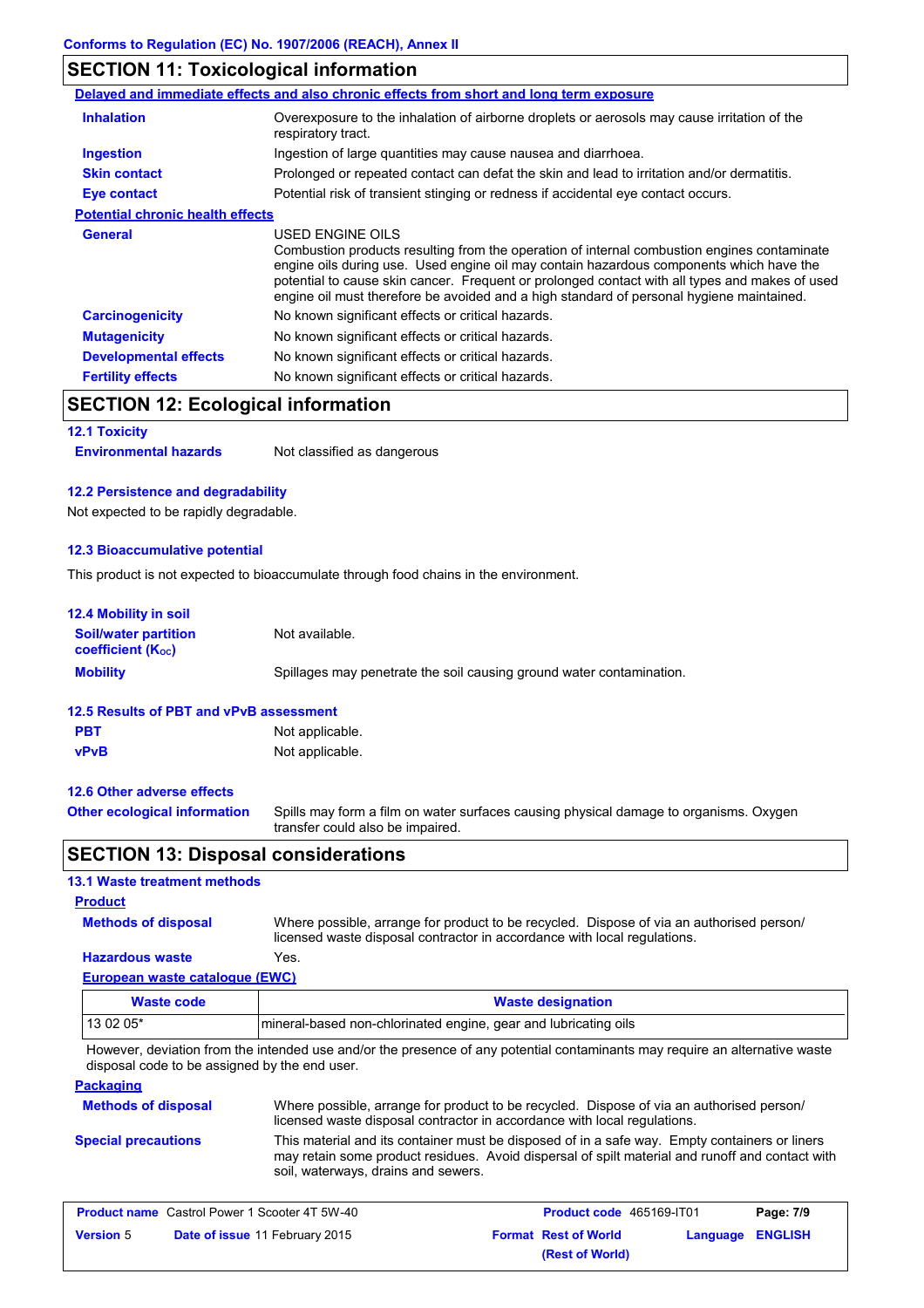# **SECTION 14: Transport information**

|                                           | <b>ADR/RID</b> | <b>ADN</b>     | <b>IMDG</b>    | <b>IATA</b>    |
|-------------------------------------------|----------------|----------------|----------------|----------------|
| 14.1 UN number                            | Not regulated. | Not regulated. | Not regulated. | Not regulated. |
| 14.2 UN proper<br>shipping name           |                |                | ۳              |                |
| <b>14.3 Transport</b><br>hazard class(es) |                |                |                |                |
| <b>14.4 Packing</b><br>group              |                |                |                |                |
| 14.5<br><b>Environmental</b><br>hazards   | No.            | No.            | No.            | No.            |
| <b>Additional</b><br>information          |                |                |                |                |

**14.6 Special precautions for user** Not available.

# **SECTION 15: Regulatory information**

**Other regulations Annex XVII - Restrictions** Not applicable. **on the manufacture, placing on the market and use of certain dangerous substances, mixtures and articles REACH Status** The company, as identified in Section 1, sells this product in the EU in compliance with the current requirements of REACH. **15.1 Safety, health and environmental regulations/legislation specific for the substance or mixture EU Regulation (EC) No. 1907/2006 (REACH) Annex XIV - List of substances subject to authorisation Substances of very high concern** None of the components are listed. All components are listed or exempted. All components are listed or exempted. All components are listed or exempted. All components are listed or exempted. All components are listed or exempted. All components are listed or exempted. All components are listed or exempted. **United States inventory (TSCA 8b) Australia inventory (AICS) Canada inventory China inventory (IECSC) Japan inventory (ENCS) Korea inventory (KECI) Philippines inventory (PICCS) Taiwan inventory (CSNN)** Not determined.

**15.2 Chemical Safety Assessment**

This product contains substances for which Chemical Safety Assessments are still required.

|                  | <b>Product name</b> Castrol Power 1 Scooter 4T 5W-40 |
|------------------|------------------------------------------------------|
| <b>Version</b> 5 | Date of issue 11 February 2015                       |